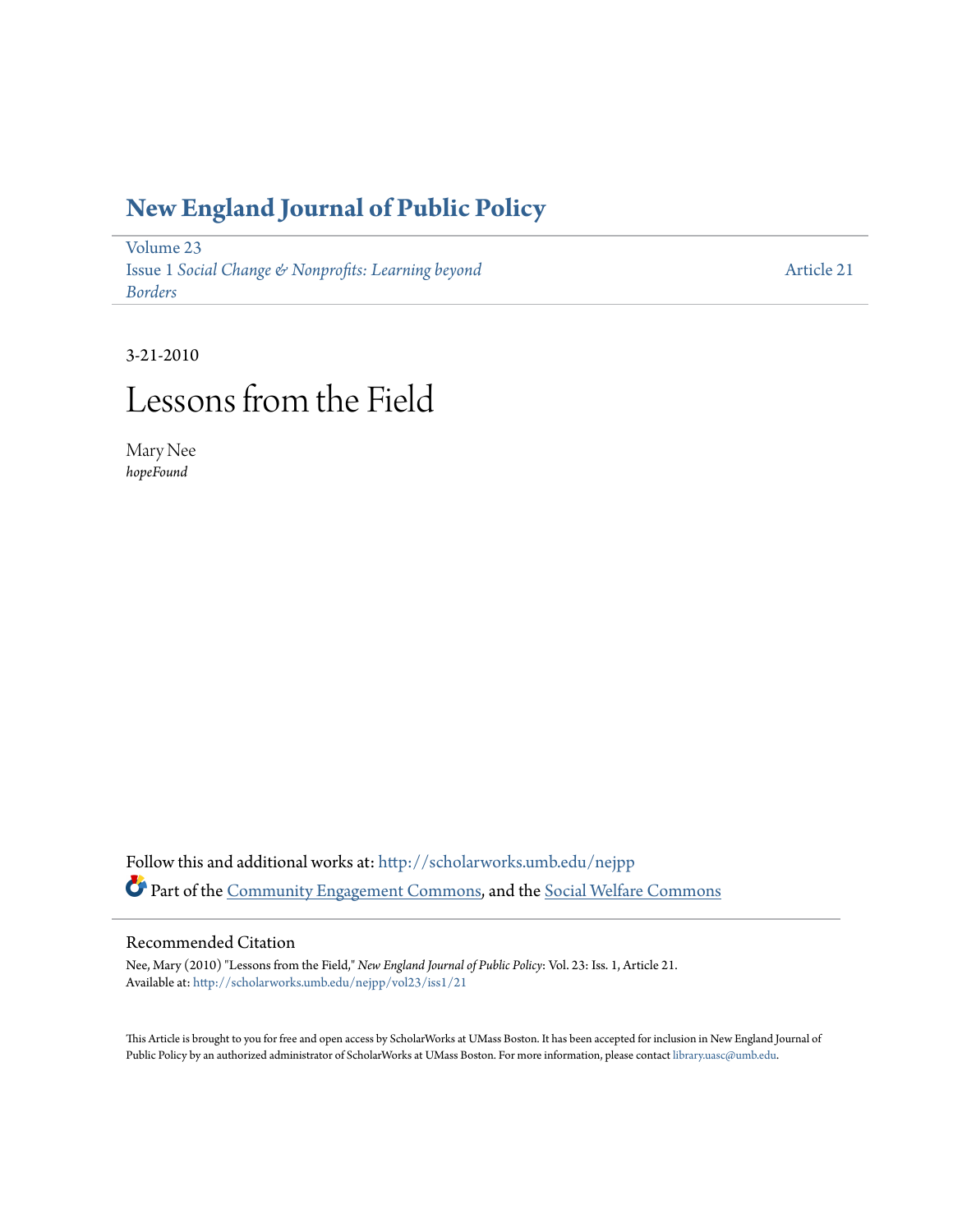# Lessons from the Field

*Mary Nee*

rganizational growth can fundamentally undermine the social-change<br>mission of a nonprofit organization if the adaptive responses to growth<br>not continually checked against mission and vision. As the executive di<br>of a US non mission of a nonprofit organization if the adaptive responses to growth are not continually checked against mission and vision. As the executive director of a U.S. nonprofit created in response to the crisis of homelessness, I have observed that this danger is particularly acute when an organization evolves from advocacy to service delivery.

Over the past thirty years in the United States, organizations that were established to end homelessness grew and adapted to external conditions that led to a new kind of organization: the "homeless services agency," which provided many worthwhile services, but ultimately did not end homelessness. On the contrary, the homeless population in Massachusetts (where I live and work) and across the nation has grown significantly with estimates upwards of 24,000 in Massachusetts and 3.5 million homeless in the United States today.<sup>1</sup>

 The experience of U.S. nonprofit homeless service organizations during this time, including hopeFound, the organization I lead, demonstrates how organizational growth diverted the sector from its original social-change vision of "ending homelessness," which at its most fundamental level, means access to affordable housing and an income.

For emerging social-change nonprofits in Israel, the U.S. nonprofit sector's response to homelessness serves as a stark example of the unintended consequences when collective action is institutionalized and staff transformed from agents of social change to stakeholders of a system.

Instead of solving a societal crisis, the U.S. homeless services sector fostered the

*Mary Nee is the executive director of hopeFound, a homeless services agency serving the Greater Boston community. Her prior professional positions include CFO and SVP of Marketing for United Way of Mass Bay; Director of the Public Facilities Department and Director of Capital Planning (City of Boston) and Deputy Headmaster, Neighborhood House Charter School. Ms. Nee received a M.B.A. from Boston University, a M.P.A. from Northeastern University, and a B.S. (Sociology) from the University of Massachusetts. She has served on numerous nonprofit and public boards. Currently, she is the treasurer of the Maranyundo Initiative, a U.S.-based nonprofit sponsoring a middle school in Rwanda.*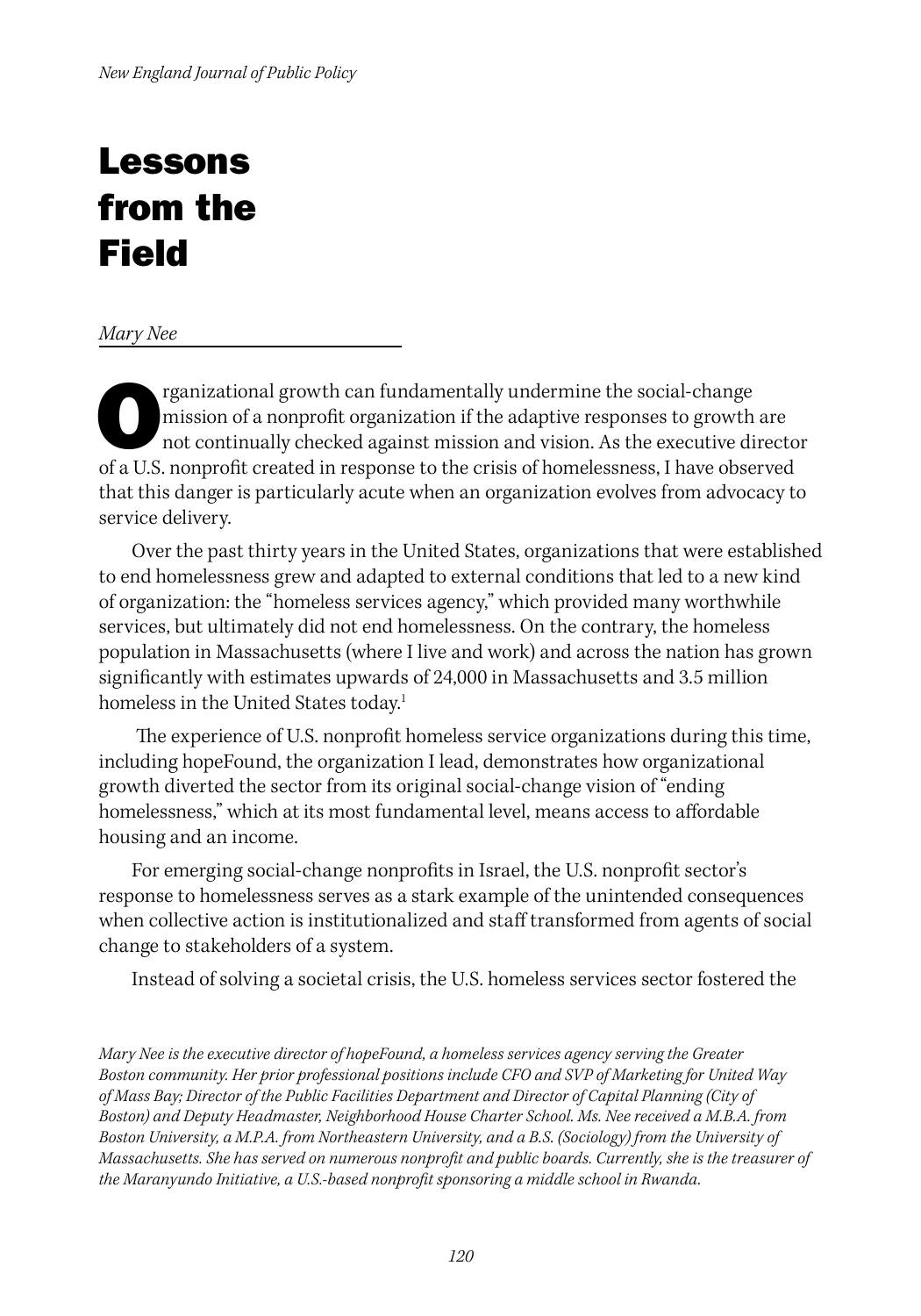growth of a new classification of citizens, "homeless people," who required specialized services. Over time, the sector moved from the goal of delivering short-term emergency services, with an assumption of ending homelessness, to long-term service models in which the people served became clients in an ever-expanding system of emergency — but paradoxically permanent — shelters.

Over the last decade, this sector has come to realize the implications of its adaptation to growth. This knowledge has forced a reassessment of how best to end homelessness, the conclusion of which is that the best approach is to place everyone in housing. This new perspective is driving another shift in public policies and in public and private funding; once again, homeless service organizations need to learn, adapt, and transform.

### Background, Advocacy, and Homelessness

In the late 1970s and throughout the 1980s, faith-based and grassroots community organizations in Massachusetts and around the country began to advocate for public policies to address a growing and visible presence of homeless people living on the streets of major cities. This period witnessed a convergence of structural economic factors that caused a rapid increase in the number of homeless, literally driving people onto the streets. These factors included rapidly rising housing prices, dwindling employment opportunities for those with a high school education or less, the closing of mental health institutions, exclusionary zoning practices, and a reduction of federal funding for public housing and job training.

The response to the growing number of street homeless was to open emergency shelters managed by a combination of public and nonprofit agencies. Many of these shelters were operated by the original homeless activists, who, in order to receive public and private funding, incorporated as registered nonprofits, recruiting boards of directors and hiring administrative and program staff.

From the early 1980s until the present day, this homelessness service system grew both in scale and scope. As organizations gleaned insights into the social and economic barriers that caused homelessness, they expanded their services to address these conditions to make an individual or family "ready for housing."

Federal policies and funding supported the growth of this sector, especially with the passage of the McKinney-Vento Act in 1987. Administered by the federal Department of Housing and Urban Development, the legislation funded emergency shelter, food, mobile health care, and transitional housing. Today, the federal government spends over \$2 billion for homeless services $^{\rm 2}$  with Massachusetts state government spending an additional \$120 million.3

This funding spawned many new services for the homeless and brought new kinds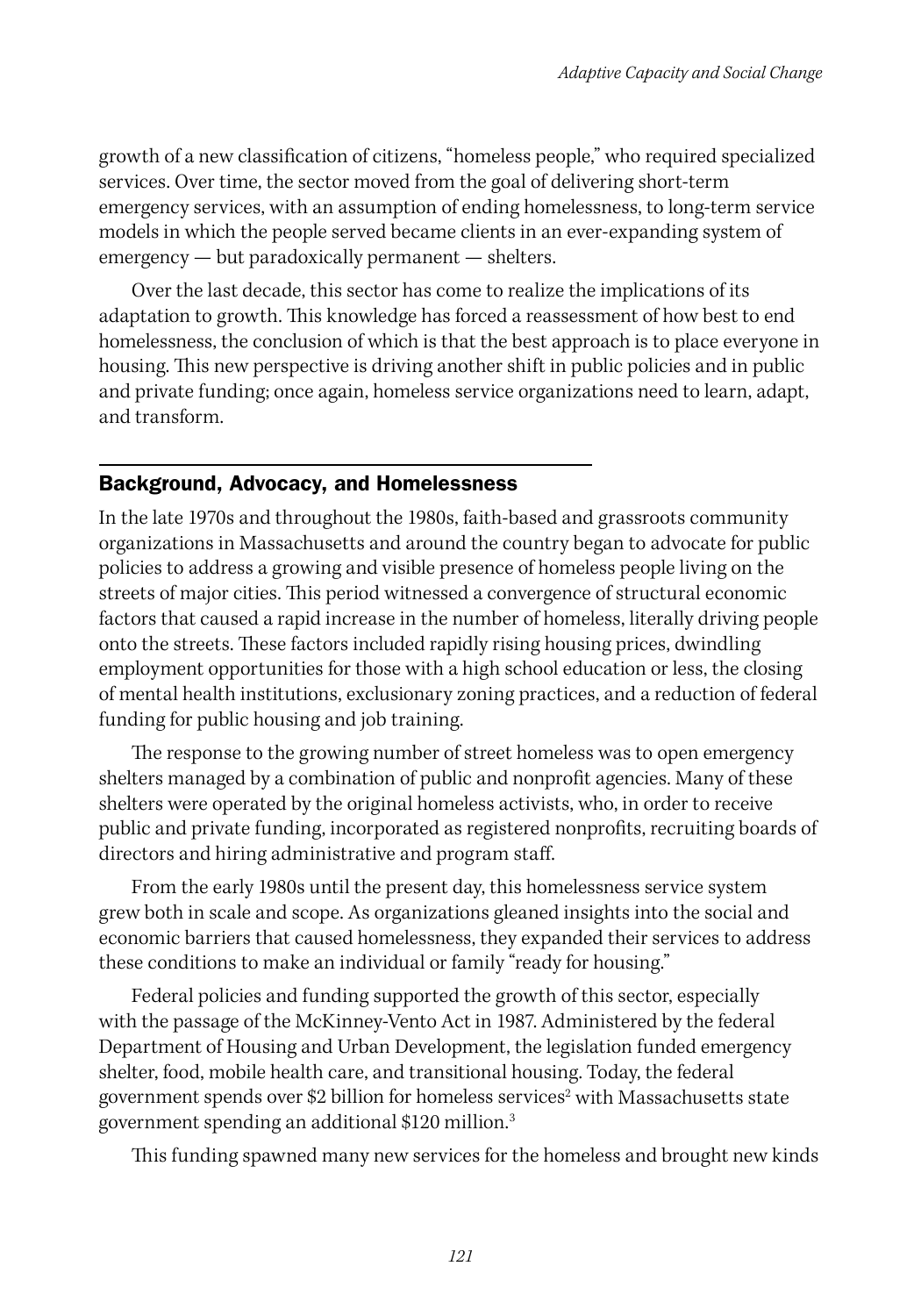of professionals to the sector, including medical providers, mental health counselors, case workers, and employment specialists. People staying in shelters became "clients" with individual, linear-sequenced service plans that charted their progress toward "readiness" for housing.

In addition, homeless services agencies were initially focused on shelter and support services rather than on permanent housing. By the 1990s, however, many organizations expanded beyond the social service model and developed internal divisions to build and manage housing. This new organizational adaptation required another whole set of professional staff, including project managers, architects, and financial analysts.

This expansion also generated new financial pressures; the demand for capital ushered fundraising professionals into the field to manage annual giving, capital campaigns, and major donor programs. To support these activities, organizations began to recruit a new kind of volunteer to sit on boards of directors; instead of the social activists, religious leaders, and agency clients who had traditionally populated these boards, organizations now required leaders with access to money and political influence.

By the turn of the twenty-first century, the paradigm of homeless services again began to shift as organizations and funders adopted the Housing First approach, a philosophy of rapid rehousing.<sup>4</sup> Housing First posits that vulnerable homeless are more responsive to interventions and social services *after* they are in their own housing, rather than while living in shelters or transitional facilities. In this model clients are given "keys" — immediate access to permanent independent apartments — in combination with intensive treatment and support services. Participation in treatment or sobriety is not a precondition for housing.

The Housing First model finds support in a growing body of research on homelessness that points both to the efficacy of rapid placement in housing and the money saved by reducing the need for shelters, emergency rooms, and intervention by the criminal justice system.<sup>5</sup>

A *New Yorker* article by Malcolm Gladwell, "Million-Dollar Murray," vividly illustrated this approach, chronicling the experience of Murray Barr, a chronically homeless man in Reno, Nevada, who regularly received emergency services. Officials calculated that over a ten-year period, the services Murray received cost well over one million dollars. These costs would have been substantially less if he had received subsidized housing instead.<sup>6</sup>

### hopeFound

hopeFound began in 1983, when Michael Dukakis, then the Governor of Massachusetts, opened an emergency shelter in a local public hospital. Six months later, a group of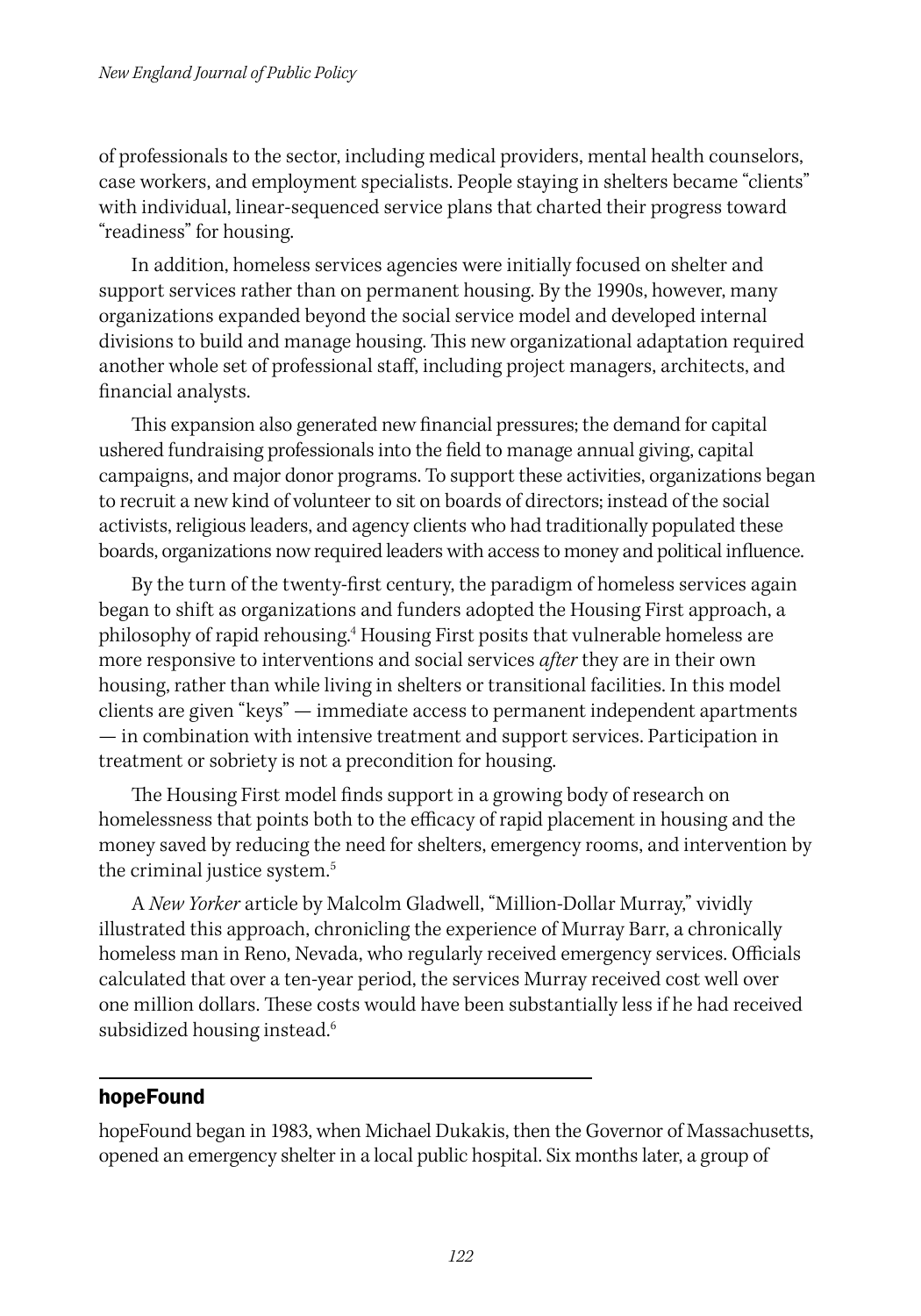community leaders formed a nonprofit organization, hopeFound, to provide advocacy and fundraising support for the shelter. After a few years, the hospital ended its direct management of the shelter, contracting operations to hopeFound.

I joined hopeFound just over five years ago and found an organization that had grown and adapted under the old paradigm of homelessness services. In assuming the management responsibilities for an emergency shelter from a public hospital, hopeFound had followed a fairly typical path for homeless services organizations with program expansion into addiction treatment, employment services, HIV counseling, and street outreach.

In the early 1990s, hopeFound purchased one twelve-unit lodging house as an affordable housing initiative, but this effort was not subsequently repeated due to capacity limitations and an internal perspective that it was primarily a "service organization," helping adult men and women overcome homelessness through treatment and counseling.

On my first tour of hopeFound's emergency shelter, managers proudly pointed to the sparkling facility and the great respect that shelter guests could expect from the staff. At the same time, I was dismayed to learn that a cohort of twentysix guests had been living in the shelter more than five years; one individual had lived there an astonishing nineteen years. Managers did not see this situation as problematic, however, because staff perceived these individuals as incapable of living independently. These guests were happy because other guests and staff in the shelter formed their community and support network.

I also learned that government support for the emergency shelters was based on occupancy levels, how many people were in beds. Lengths of stay in the shelter were neither time-limited nor comprehensively tracked.

Today, five years later, I am proud to say that all of these twenty-six guests have been placed in housing; that every quarter we measure all of our programs against specific, time-bound outcomes, (including lengths of stay); and that we have a rapid rehousing initiative in the shelter so that within seventy-two hours of arriving at our door, all guests undergo an assessment and receive referrals to housing and employment counselors.

Additionally, without building a single unit of new housing, hopeFound has secured federal subsidies for rental housing and, through partnerships with a host of public and nonprofit housing developers, has achieved close to 510 placements to affordable housing during this time. Housing placements are no longer guided by individual readiness criteria; instead, housing is the first response, followed by at-home support services, if necessary.

To achieve this organizational transformation, the board and staff had the difficult task of honestly measuring programs and services against the agency's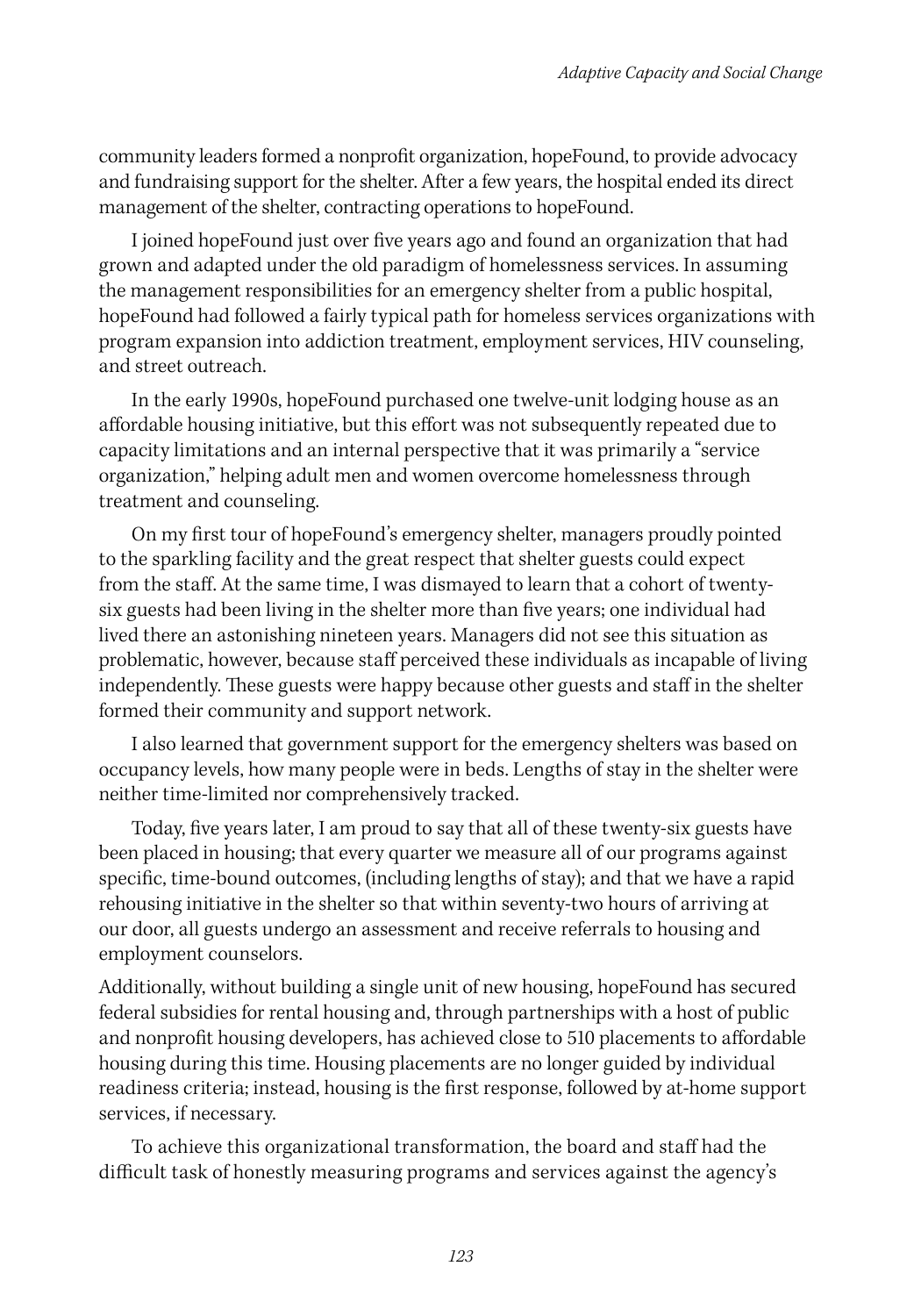mission and vision. But first, new shared vision was required; hopeFound's mission statement had evolved from a principled statement of ending homelessness to a list of services; what we did for clients rather than our vision of a society free from the scourge of homelessness.

So through a structured strategic planning process, the board and the management team reflected, debated, and ultimately developed a new statement of mission, vision, and values.

This planning was greatly assisted by external currents. The urge to change became not just a philosophical debate, but a necessity driven by new realities: major funders, both public and private, were moving away from the old model of service. Future funding would be at risk if the organization did not adapt.

The organization adopted a new vision statement that emphasized ending homelessness through providing permanent housing and a set of values that began: "shelters are an unacceptable form of permanent housing."7 These decisions formed the foundation of hopeFound's adaptation.

Underpinning this organizational change is an outcomes measurement system that aligns the organization's mission with program services and client outcomes. These outcomes drive all services. We review data quarterly and report results widely, both within the organization and to external stakeholders. This year these outcome measures informed the performance plans and evaluations of every hopeFound employee.

For some staff and board members, the transition was too difficult. For a period, we needed to accept the high-level turnover we experienced. For those that remained — and the new staff and board members who sought to be part of our new model — the change has been exciting and rewarding but also exhausting, constantly stretching our organizational capacity.

Once again, external forces are driving hopeFound's future direction, in that both public and private funders are shifting dollars from emergency services to homelessness prevention, diversion from shelter, and permanent housing. As an organization that has adapted by confronting the realities of its external environment, measuring impact, and keeping our mission forefront in all we do, I believe we are prepared to evolve in a direction that will preserve the social change role for which we were established.

My colleagues, leaders of nonprofit social change organizations in Israel, can learn significant lessons from the U.S. response to homelessness. Since the election of the Likud government in 1977, Israel has embarked on a policy of decentralization and privatization of social services to the nonprofit sector.<sup>8</sup> This policy has led to the rapid growth of Israeli nonprofit organizations, which have increasingly assumed functions, including the provision of affordable housing, that the government previously managed.